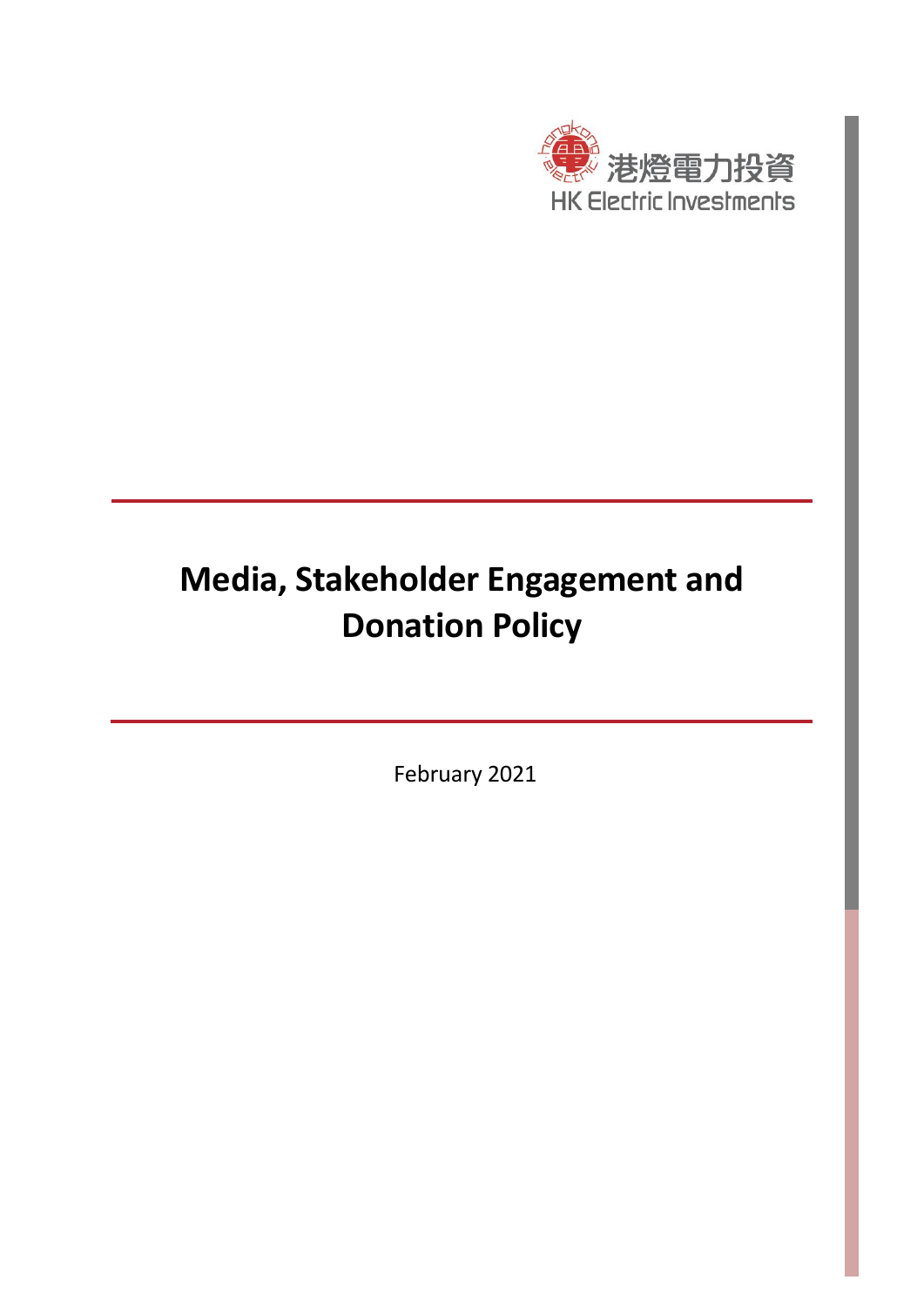

## **Table of Contents**

| 1. Policy Statement          | P.3  |
|------------------------------|------|
| 2. Media                     | P.3  |
| 3. Stakeholder Engagement    | P.3  |
| 4. Donation and Sponsorship  | P.4  |
| 5. Use of Corporate Identity | P. 5 |
| 6. Company Website           | P. 5 |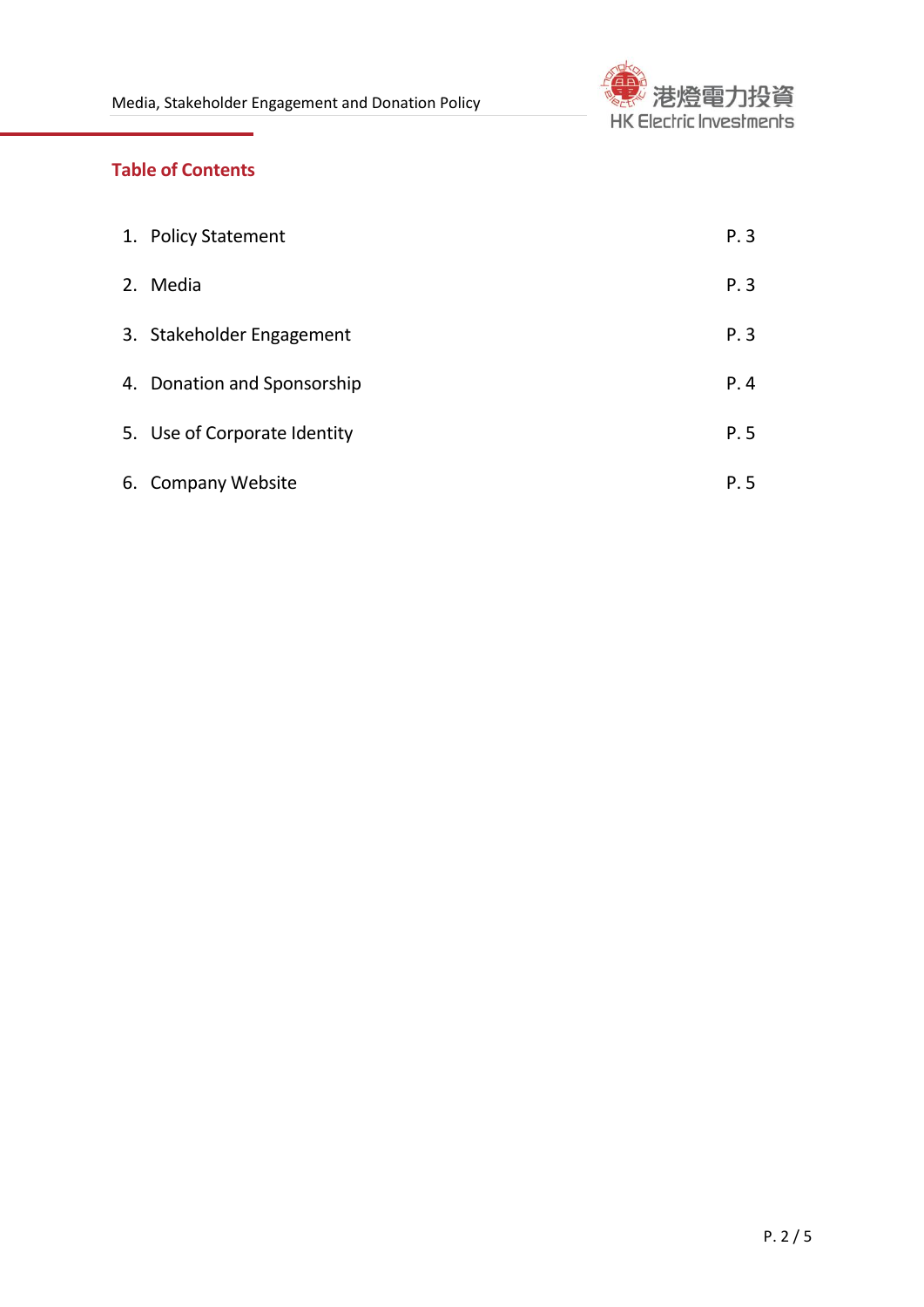

#### **1. Policy Statement**

- 1.1 HK Electric Investments Limited ("Company", together with its subsidiaries including without limitation The Hongkong Electric Company, Limited, the "Group") highly values the reputation it has been enjoying in Hong Kong where it operates as well as within the energy sector across the world.
- 1.2 We strive to promote stakeholders' understanding of our policies, operations and practices by maintaining effective communication with them, providing timely, clear and consistent messages through various channels including the media. We also recognise that our operations have significant impacts on our stakeholders, hence have been engaging with them continuously to gauge their views and expectations.
- 1.3 This Policy establishes a framework for stakeholder engagement and for handling incoming requests for corporate donation and sponsorship activities. A common and coherent approach is important to ensure that Group resources are deployed effectively and contribute to the development of communities we serve.
- 1.4 This Policy applies to all employees across the Group. If any employee has questions regarding the contents of this Policy, he/she should approach the Public Affairs Department ("PA") for assistance.

#### **2. Media**

- 2.1 The Group publishes press releases on its operations and performance regularly on its corporate website and maintains several social media channels for efficient and effective dissemination to both the media and members of the public.
- 2.2 A media protocol has been established for the Group. Only the Chairman, Deputy Chairman, Chief Executive Officer, Operations Director, other Executive Directors, heads of business units or their designated executives as well as designated representatives from PA may act as spokespersons.
- 2.3 General Manager, Public Affairs ("GMPA") or PA is the focal point of contact for handling enquiries or requests from the media. Employees approached by the media should contact PA for assistance, and should not speak to the media on behalf of the Group unless authorised.

#### **3. Stakeholder Engagement**

- 3.1 We have identified the following as our major stakeholders:
	- > Customers
	- > Holders of Share Stapled Units
	- > Employees
	- > Business partners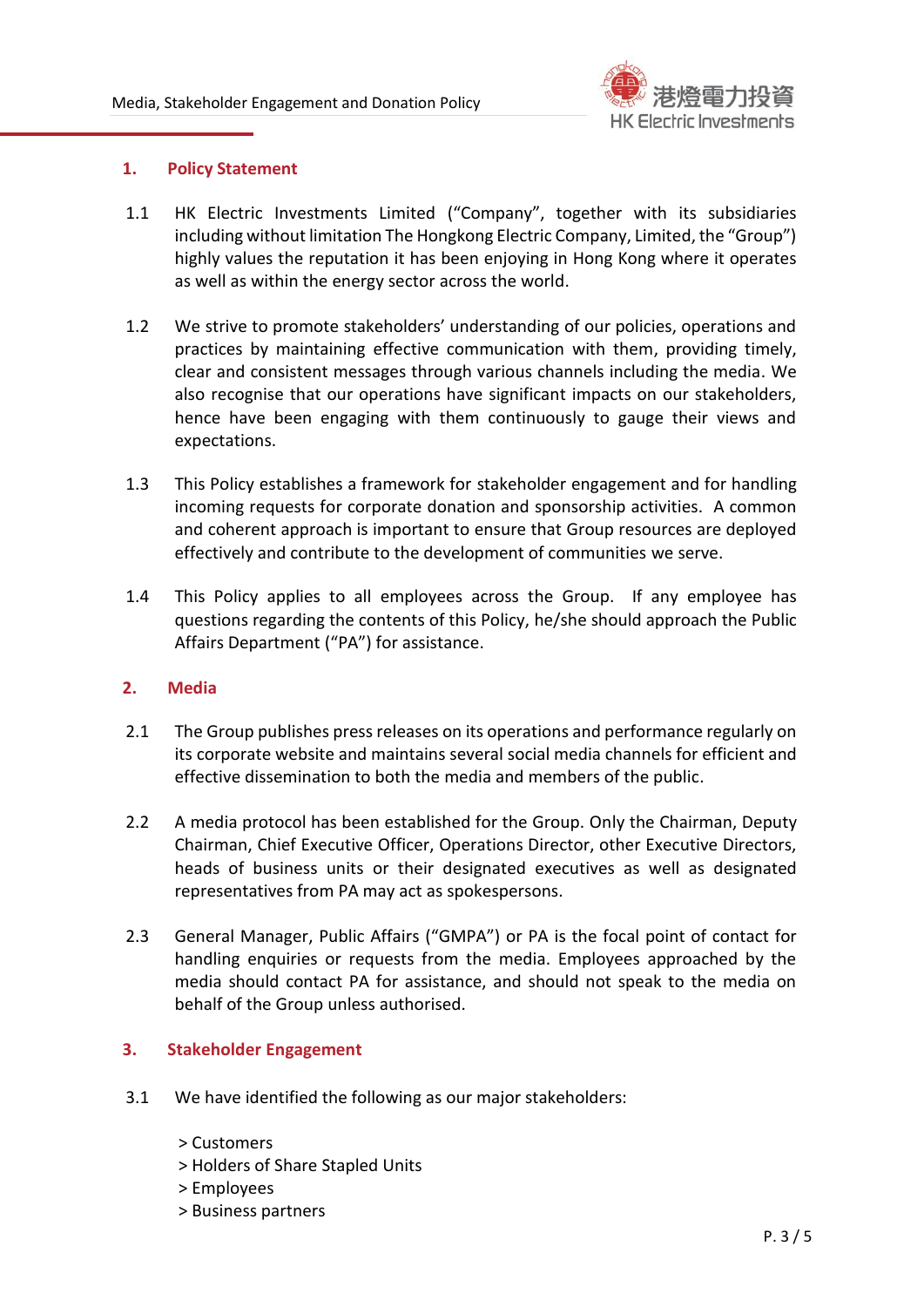

- > Local communities
- > Green groups and social NGOs
- > Education sector
- > Engineering sector and professional institutions
- > Media.
- 3.2 We organise talks, visits, focus group meetings, workshops and seminars regularly to share with our stakeholders our operations, new initiatives and development, and to build trust and understanding.
- 3.3 As a leading utility in Hong Kong, we are always invited to share our thoughts to various members of the public, for instance at various seminars and conferences organised by business chambers, engineering groups or the NGO sector. Before agreeing to speak at any public speaking opportunities as a Group representative, the concerned employees must seek prior approval from an Executive Director and PA should be notified.
- 3.4 Likewise, whenever employees are approached by public bodies, NGOs, political parties or similar entities for assistance in the capacity as a Group employee, prior approval from an Executive Director should be obtained.
- 3.5 Employees are not allowed to post anything on their personal blogs or social media pages that may compromise the Group's image, reputation or competitive edge. The Group's Code of Conduct and confidentiality agreement are applicable to personal blogs and social media pages.

#### **4. Donation and Sponsorship**

- 4.1 The Group recognises the diversity of people, culture and social needs. It seeks to make contributions to programmes that have a positive impact on community development and reflect Group values and sustainability objectives with a profound respect of all cultures and the unique social needs of different communities.
- 4.2 Over the years, the Group has provided support, in cash or kind, for programmes and activities with the following objectives:
	- fostering relations with various stakeholders and building goodwill in the community;
	- promoting energy efficiency and conservation, environmental protection, climate change mitigation and public understanding of electricity market issues;
	- supporting researches in energy technologies;
	- supporting emergency relief and worthy causes;
	- caring for the elderly and other needy groups; and
	- promoting occupational health and safety